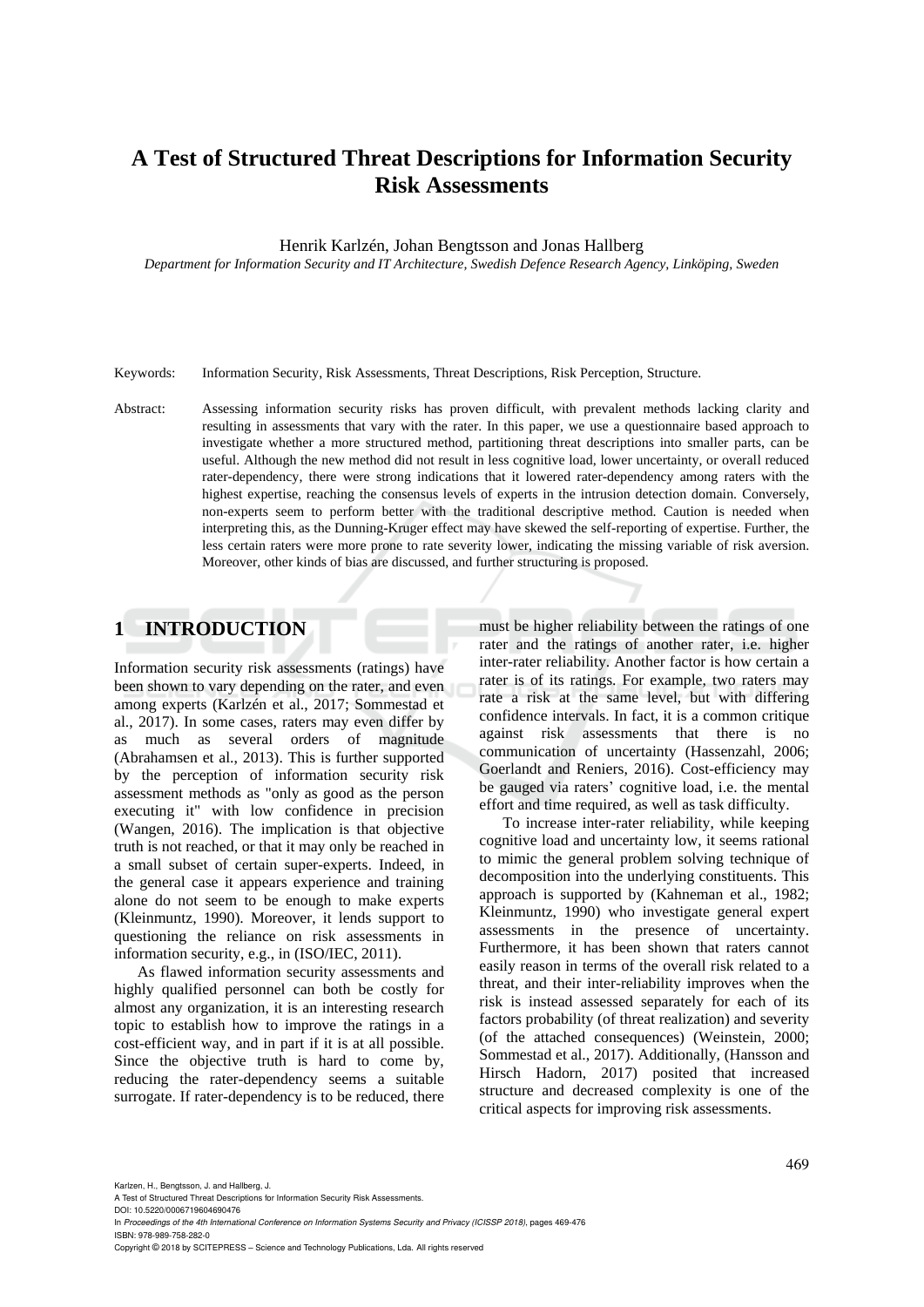To achieve this, this paper uses a structured presentation of information security threat descriptions based on terminology in (ISO/IEC, 2012), partitioning threats into agent; vulnerability; action; asset; along with the possible undesirable incidents and consequences.

The objective of this paper is to compare the structured presentation of risks with the more traditional and less structured (*descriptive*) approach of natural language descriptions, not only in terms of inter-rater reliability but also evaluating whether the use of structured presentations lowers the cognitive load and the margins of error of the ratings (i.e. the rater uncertainty). The five hypotheses were:

- H1. Inter-rater reliability for severity ratings is higher when threats are described using structured tables rather than descriptively.
- H2. Certainty in severity ratings is higher when threats are described using structured tables rather than natural language descriptions.
- H3. Inter-rater reliability for probability ratings is higher when threats are described using structured tables rather than descriptively.
- H4. Certainty in probability ratings is higher when threats are described using structured tables rather than descriptively.
- H5. Cognitive load is lower when rating probability and severity with threats described using structured tables rather than descriptively. TECHNO

The paper continues with a description of the method in Section 2, results in Section 3, and finally a discussion of the results in Section 4.

## **2 METHOD**

Two paper-based questionnaires were used to conduct the study, both comprising three parts and filled out by each participant.

The first part consisted of eight questions about the respondent, and were identical between questionnaires, and answered only on whichever questionnaire the respondent filled out first.

The second part consisted of 23 threats that were assessed for both probability and severity. One questionnaire described the threats descriptively, whereas the other used structured tables.

The third part of the questionnaires concerned the cognitive load of filling out the questionnaires and the certainty of the answers.

Fourteen respondents – all researchers, mostly with PhDs – were randomly sampled from the

information security and IT management, human factors, and robust telecommunications departments, of the authors' organization. Apart from doing academic research, they also produce reports with a more practical approach for the benefit of specific customers. As such, the respondents may be somewhat more similar to practitioners than most academic researchers. Further, the departments were chosen to reflect the general background of practitioners, albeit purposefully with some departments more likely to be particular experts than others. This allows analysis of how large a part expertise plays and if it is enough to be an expert in a similar field to information security, or indeed if even outright information security expertise is enough. It may be noted that while the respondents and authors are from the same organization, ethical reasons dictated that data were not made available to superiors (other than in the form of this paper).

The respondents were divided into two equal groups. The members of the groups (individually) assessed the items using both methods, but in reverse order from one another and with one to two weeks between questionnaires to limit recollection. To avoid influencing the respondents' assessments, they were not told the specific purpose of the study.

# **2.1 Threat Descriptions**

The 23 potential information security threats were elicited based on a brainstormed scenario, with a description of a fictional corporation in the global financial services sector and its new internal software for paying suppliers. Quite a lot of thought went into the scenario to make it realistic and possible for the respondents to relate to, as well as to produce an unambiguous setting for rating threats. Two experienced risk raters were asked to provide feedback on the threats with ensuing suitable adjustments.

Apart from roughly describing the organization and business area of the fictional corporation, the scenario construction consisted of a general system description with its inputs and outputs; the assets (the part of the organization affected by a threat); possible undesirable incidents (possible immediate threat impact on an asset); consequences (of a threat and for the organization); as well as agents (who actively cause a threat to be realized); vulnerabilities (enabling the threat); and actions (the path leading to a realized threat, i.e. such as an attack vector). This terminology is based on (ISO/IEC, 2012). An example threat is described in Figure 1, using a) the descriptive method and b) the structured method.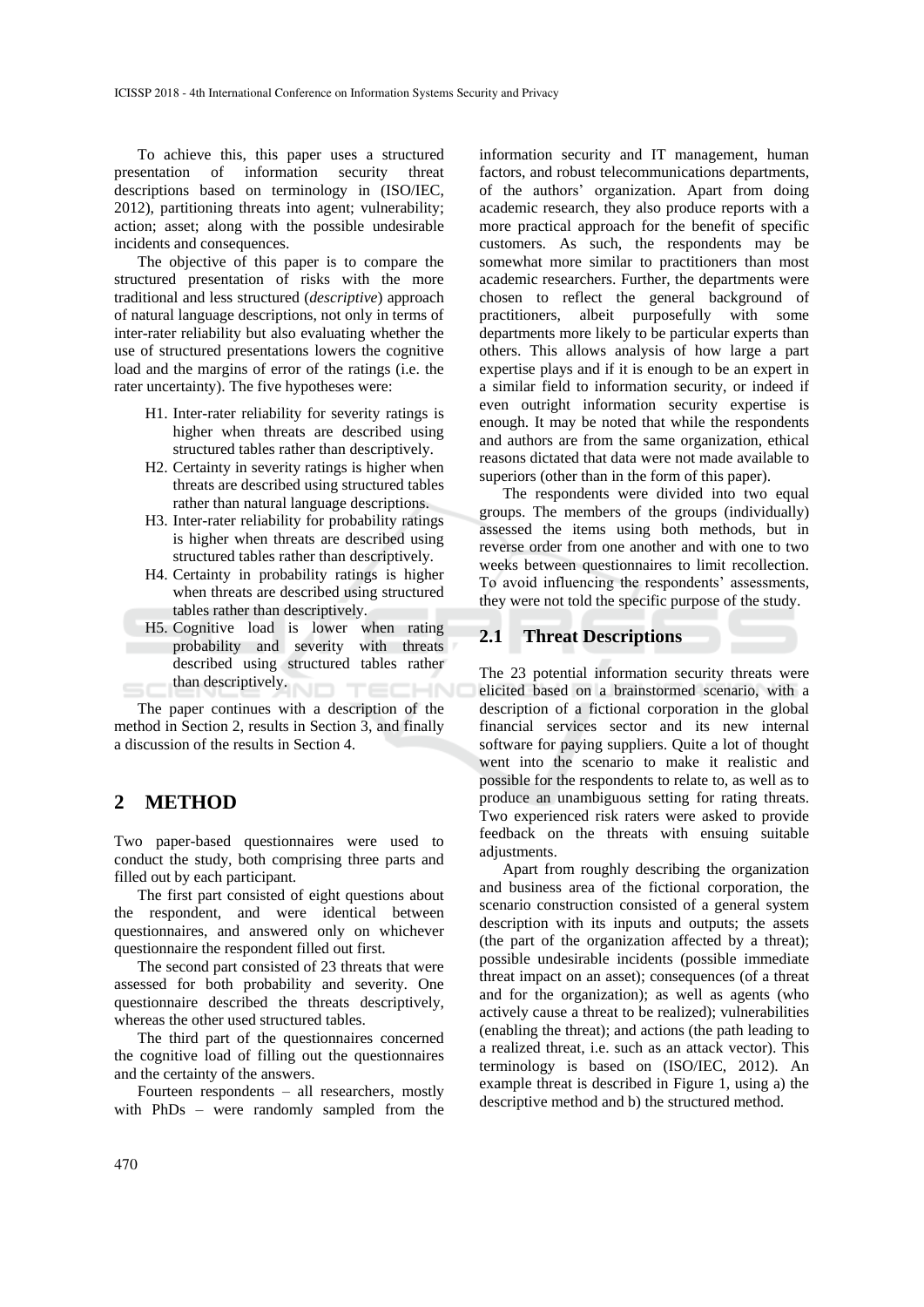a) 19. Large amounts of login details leak from a major web service. A disgruntled customer who want to punish the company recognises the email address for an employee at the company's finance and accounting department. During a visit to the company the customer tries to login to the system with the credentials and succeeds since the employee has reused the password. The customer then removes payment orders resulting in some absent payments and inconsistent accounting.

| ___ |
|-----|
|     |

| Actor                       | Disgruntled customer                                                                                                                                                  |
|-----------------------------|-----------------------------------------------------------------------------------------------------------------------------------------------------------------------|
| Vulnerability               | Employee uses the same login details for the system as for a major web<br>service.                                                                                    |
| Action                      | Reused password that has spread on the internet through leak from web<br>service, used when visiting the company to login to the system and<br>remove payment orders. |
| Agent                       | Payment order                                                                                                                                                         |
| <b>Undesirable incident</b> | Removal of payment orders                                                                                                                                             |
| Consequence                 | Payment is absent and accounting inconsistent                                                                                                                         |

Figure 1: Example threat using a) the descriptive method, and b) the structured method.

In some cases a threat did not have an explicit agent (e.g., a mistake caused by incompetence) and/or an explicit vulnerability (e.g., when the flaw is unclear or general such, as insufficient training of personnel). In such cases, the respective fields were left blank in the structured questionnaire.

### **2.2 Severity and Probability**

In both questionnaires, the respondents were asked to provide the severity and probability of each threat.

The perceived severity of threats was indicated by circling the suitable part of a 1–5 Likert scale.

The perceived probability of a threat occurring during the next year was indicated by circling either 1 (None identified or < 1%), 2 (Low or 1–5%), 3 (Increased or 6–25%), 4 (High or 26–50%), or 5 (Very high or  $> 50\%$ ). Hence, the probability scale did not have equidistant items, but threats are rarely both highly severe and highly probable (Weinstein, 2000) and so for threats with non-negligible severities, probabilities will be low.

To mimic the mentioned threat analysis process, discrete scales were used instead of visual analogue scales. The difference in precision should have negligible impact on the results.

### **2.3 Cognitive Load and Uncertainty**

While there are benefits to security for assessing risks, it can also be a resource demanding task and one must make sure that the drawbacks do not outweigh the benefits. To measure the impact on the participants when assessing, three aspects of cognitive load, as detailed in (Deleeuw and Mayer, 2008), were gauged at the end of each questionnaire, in line with a previous study (Karlzén, 2017).

Intrinsic cognitive load was measured by an item concerning the mental effort for filling out the questionnaire, using a Likert scale 1–7.

Germane cognitive load was measured by an item about assessment difficulty (Likert scale 1–7).

Extraneous cognitive load was (objectively) measured by timing questionnaire completion, excluding the non-threat related items.

Jointly, these cognitive load measures cover the inherent complexity of the task; the cognitive room for learning; and the redundancy of presentation.

Finally, each questionnaire gauged respondents' assessment certainty with two items (Likert scale 1– 7). These items did not specify whether the rater's (un)certainty was due to e.g., lacking knowledge, or due to a flawed approach. Indeed, both uncertainties are important for overall reliability (Gardoni and Murphy, 2013). After all, if one does not use a ruler with millimetre precision properly, the overall precision will be worse than at the millimetre level.

### **2.4 Cognitive Style and Expertise**

Cognitive style was measured using four items relating to rationality in decision making, i.e. with a focus on objective information and logic, and four items relating to intuitive decision making, i.e. relying on gut feeling and instinct. These items were adapted from (McShane, 2006) and the Cognitive Style Index (Allinson and Hayes, 1996) and were identical to a previous study (Karlzén, 2017). Selfratings for expertise (including training and experience) were also provided.

### **2.5 Measuring Inter-Rater Reliability**

For the computation of the inter-rater reliability values, the intraclass correlation coefficient (ICC)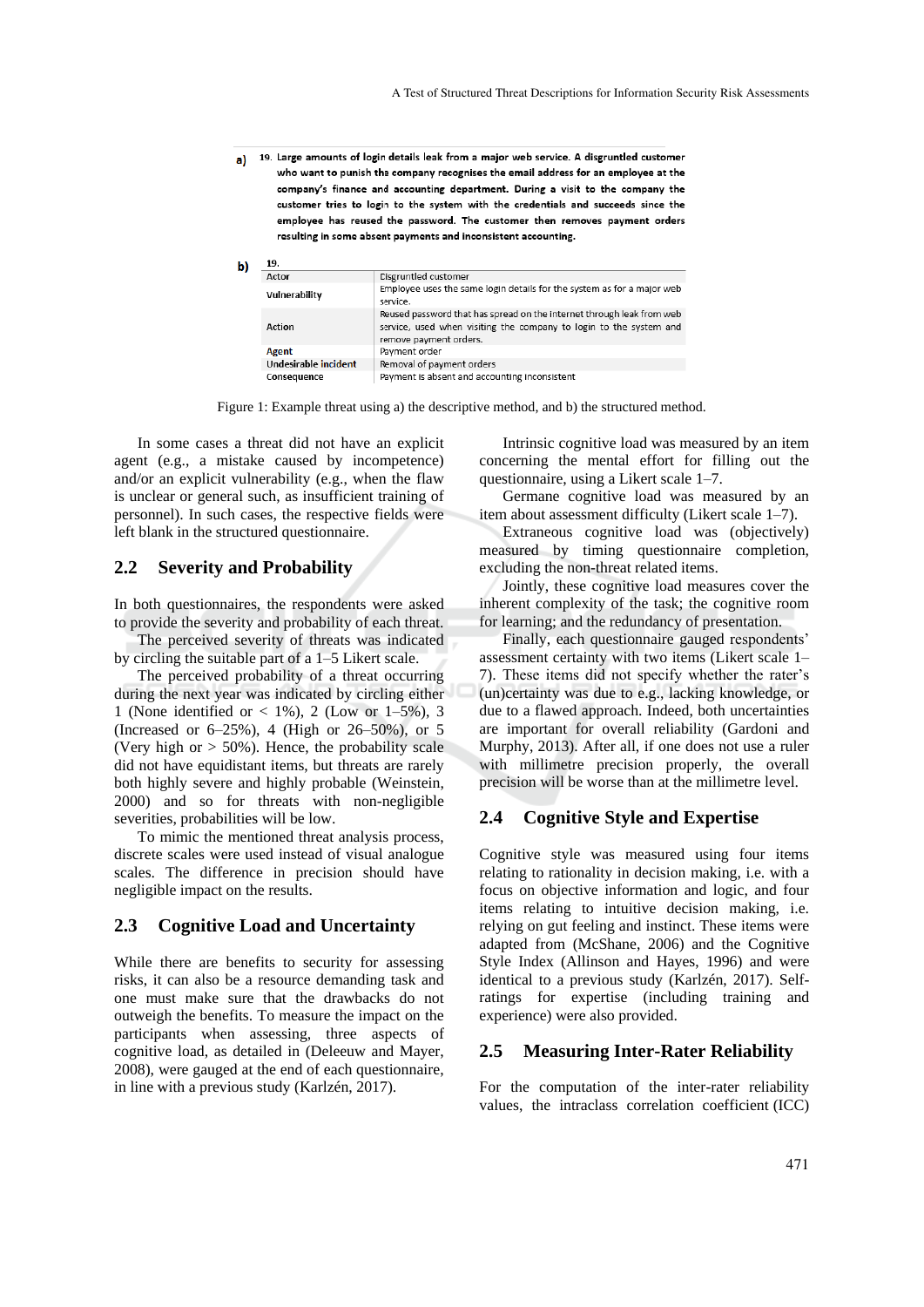was used, as appropriate when similar measurements from the same "class" are being compared (e.g., two different stockbrokers' recommendations) rather than using Pearson correlations as with different types of measurements (e.g., income and health).

In this paper, four two-way random model ICCs are used, each a combination of two different binary categories, with terminology per (Trevethan, 2017).

One category (type) determines if systematic differences (bias) of an additive form between raters should lower reliability. Absolute agreement ICC penalizes for this bias, while consistency agreement ICC does not. If one does not penalize for this bias, the measured reliabilities may be misleadingly high (Lombard et al., 2002). However, part of this bias may in practice be mediated by calibrating the raters, and a measure penalizing for this bias could thus underestimate the reliability achieved in practice.

The other ICC category (form) determines if the measure should reflect one single rater (single measures) representing all others, or an all-rateraverage (average measures), as more appropriate for when more than one rater will be used in practice.

All four combinations are of interest in this study, as applicable. It may be noted that none of these measures compensate for the case of raters not using the entire scale, and because of this some care is taken in the description of the results.

# **3 RESULTS**

Table 1 presents the inter-rater reliability for severity. Natural language consistently produces higher inter-rater reliability for severity, but confidence intervals (CIs) overlap with those of the structured method, so hypothesis H1 could not be supported.

ICCs for the severity ratings are fairly high (> 0.7) for both methods, when averaging for the fourteen raters, but single measures shows that one random rater on its own would likely not be expert enough to produce sufficient reliability. Values for absolute agreement are about 0.1 lower than those for consistency agreement, although CIs overlap. This is similar to the difference in a comparable study (Karlzén et al., 2017) and an indication that raters do not begin and end their internal scales in the same places, producing a constant additive difference, i.e. a type of bias. This may be because of their style of filling out questionnaires in general, or it may be due to differing levels of risk aversion.

Table 2 provides the inter-rater reliability values for probability. Natural language consistently produced higher inter-rater reliability also for probability, but CIs again overlap with those of the structured method, so hypothesis H3 could not be supported. A previous study found average measures consistency agreement ICCs for natural language of 0.817 to 0.897 compared to this study's 0.459 to 0.846 (or 0.580 to 0.880 when interpreting the scale as a more regular monotone one). The lower figures here may be due to more fine-grained threats, and in more specific situations general knowledge will be less applicable, the variables greater in number, and so the decision making more prone to error. In fact, there was an obvious floor effect, with almost all threats rated a 1 or a 2 (79% of ratings were in the range 0–5%) but this still produced low inter-rater reliability. On the other hand, coarse-grained threats may be a double-edged sword as the more information given, the more precise the formulation of the threat and thus the less likely for error due to ambiguity.

ICCs for the probability ratings are extremely low for single measures (i.e. one random rater) but also quite low when taking the fourteen raters together.

|  | Table 1: Intraclass coefficients for severity (95% CI). |  |  |
|--|---------------------------------------------------------|--|--|
|--|---------------------------------------------------------|--|--|

TECHNO

|                  | Consistency agreement |                 | Absolute agreement |                 |
|------------------|-----------------------|-----------------|--------------------|-----------------|
|                  | Descriptive           | Structured      | Descriptive        | Structured      |
| Single measures  | $0.338 - 0.663$       | $0.204 - 0.518$ | $0.215 - 0.548$    | $0.149 - 0.440$ |
| Average measures | $0.877 - 0.965$       | $0.782 - 0.938$ | $0.794 - 0.944$    | $0.711 - 0.917$ |

Table 2: Intraclass coefficients for probability (95% CI).

|                  | Consistency agreement |                 |                 | Absolute agreement |
|------------------|-----------------------|-----------------|-----------------|--------------------|
|                  | Descriptive           | Structured      | Descriptive     | Structured         |
| Single measures  | $0.057 - 0.281$       | $0.039 - 0.244$ | $0.042 - 0.229$ | $0.034 - 0.217$    |
| Average measures | $0.459 - 0.846$       | $0.365 - 0.819$ | $0.383 - 0.806$ | $0.328 - 0.795$    |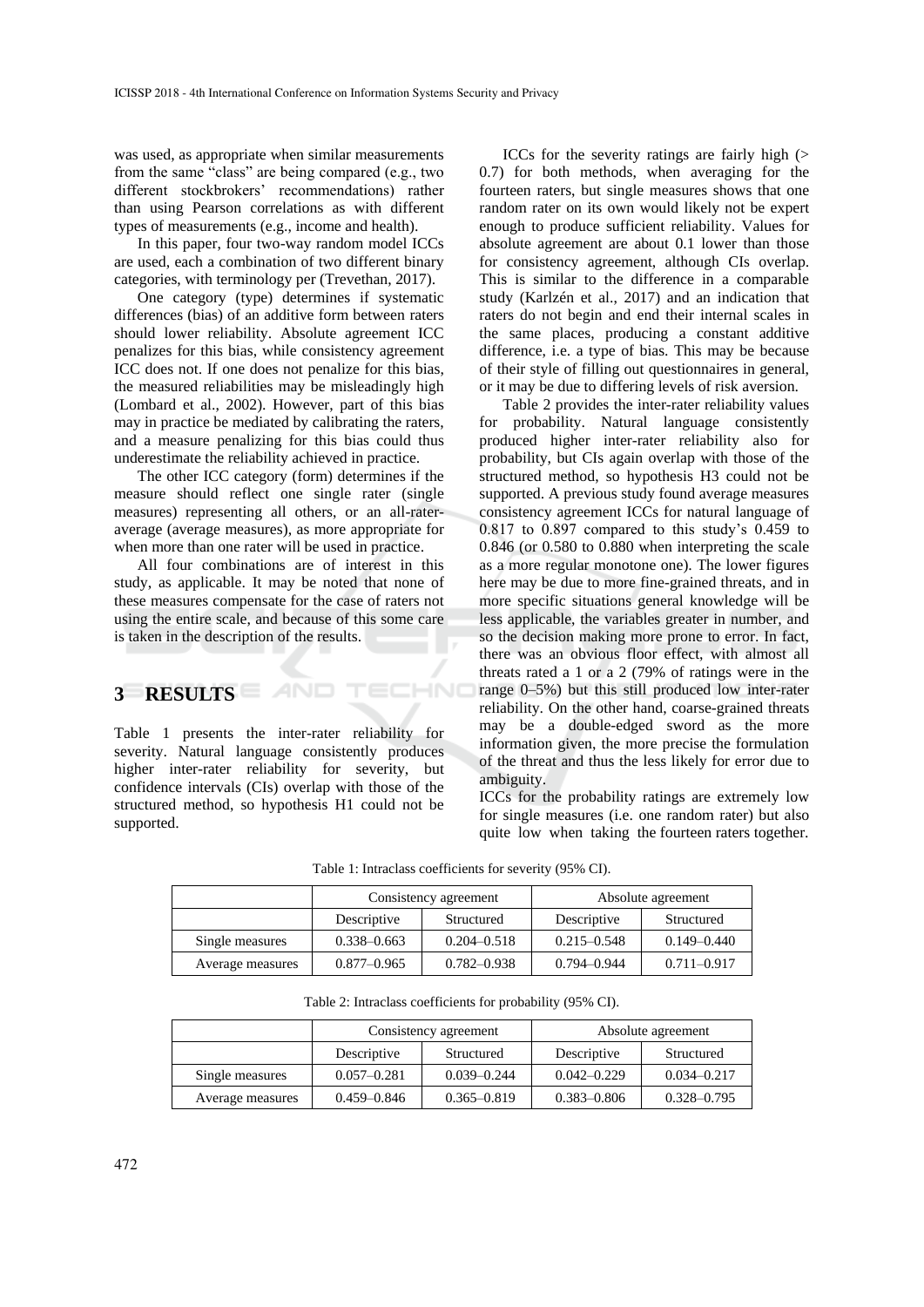

Figure 2: Severity for the descriptive method and certainty in the severity ratings (with two raters omitted due to missing certainty data).

Clearly rating probability is much harder than severity, at least for the threats in the present study. Absolute agreement values for the inter-rater reliability of probability are slightly lower than those for consistency agreement, although CIs overlap. Thus, raters seem to treat the scale similarly, without additive bias.

## **3.1 Cognitive Load and Uncertainty**

There was no support for H5, even at the  $p < 0.100$ level. Meanwhile, raters with higher certainty in their severity ratings on the descriptive questionnaire rated severity higher. The half of the respondents with higher certainty, had a mean severity rating of 0.008 to 1.282 (95% CI, measured by the independent t-test with equal variance not assumed, i.e. a Welch test) higher than the half of the respondents with low certainty of severity ratings.

As illustrated by Figure 2, standard deviations were also higher for more certain raters ( $p = 0.078$  in Levene's test of homogeneity). This may be interpreted as the less certain being more prone to keep their ratings to the middle of the scale, while those with confidence are certain enough to use more of the scale. Since increased severity is connected to a likely increase in protection cost, and individuals uncertain in valuations typically want to spend less (Champ et al., 2009), it is natural that the less certain here also have slightly lower mean severity ratings. However, there was no significant correlation between uncertainty and difficulty,

which could have supported this, nor any significant correlation between uncertainty and expertise.

There was no correlation between the severity ratings and the certainty of the same for the structured method, nor any correlation on either questionnaire for probability and certainty of probability ratings. Importantly, there was no support for the hypotheses (H2 and H4) that the structured method would result in lower uncertainty for each of the severity and probability ratings (a ttest saw  $p = 0.821$  for the mean method difference for severity and  $p = 0.863$  for probability). Possibly an order effect concerning which questionnaire the respondents started with played a part. But if that was the case, then it was only to the detriment of the hypotheses (see also 3.3 Order effects).

#### **3.2 Cognitive Style and Expertise**

Cronbach's alpha for the eight cognitive style items had 95% CI of 0.521 to 0.913, with only one item having very low item reliability, which has not been seen in similar studies (Karlzén et al., 2017; Sommestad et al., 2017) and does not have any major impact on the further analysis of the results.

The self-reported cognitive style of the respondents varied only slightly with the average rating for each respondent between 2.25 and 4.25 (mean for all respondents 3.58) for the five point scale with higher numbers indicating a more logical and less intuitive decision making style.

Cognitive style had no statistically significant impact on inter-rater reliability. However, for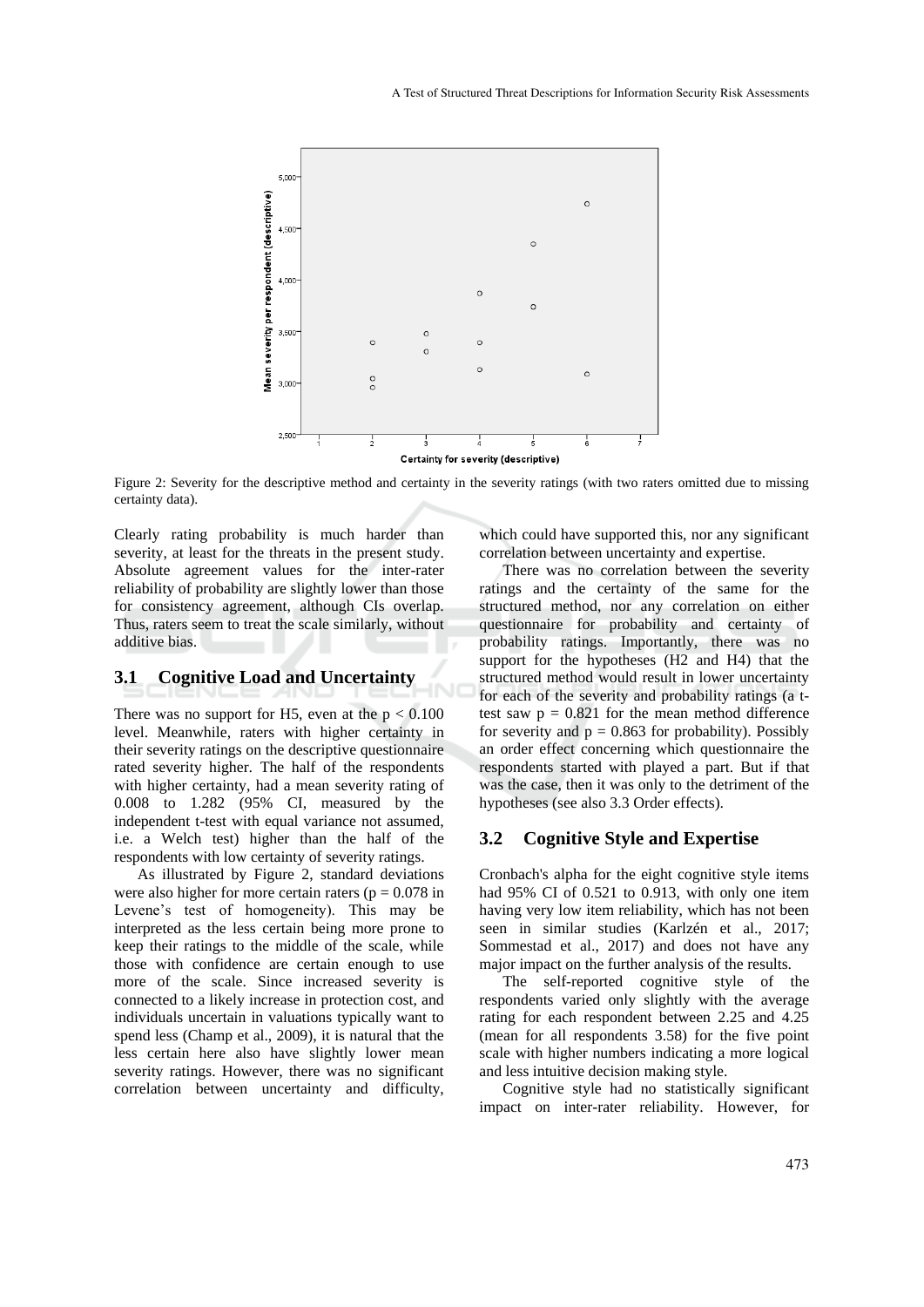probability for the structured questionnaire, there was an indication that more intuitive raters were more inter-rater reliable, than logical raters were with one another, and this is not due to using only part of the scale (per Levene's test).

There was an indication that respondents with a more logical cognitive style were more prone to taking longer answering ( $p = 0.089$ ). Although not statistically significant, it would make sense that gut feeling produces quicker responses.

For the three expertise items, Cronbach's alpha had a highly satisfactory 95% CI of 0.779 to 0.969. Average self-reported ratings for each respondent's expertise varied across the entire scale (1–5) between respondents, with a mean of 2.4. Three respondents rated their expertise particularly highly (4.67, 4.67, and 5.00 respectively).

While expertise did not play any statistically significant role when considering probability, it did for severity. Table 3 compares the 95% CI of ICC (single-measures) for severity of two different groups: among the three raters scoring highest on expertise on one hand; and among the rest on the other. Since there were 14 respondents in total, the second group is considerably larger and care should be taken when interpreting any differences between the groups. Nevertheless, for the structured method the CIs overlap only very slightly and a t-test in fact shows a significant difference ( $p < 0.05$ ), with experts being clearly more inter-rater reliable in this case. There is also a hint that experts are better with the structured method than the descriptive one, while the reverse may be true for non-experts. This could be important to keep in mind if one does not have access to experts for one's assessments and thus adjust the method accordingly. Furthermore, it lends support for hypothesis H1 in the case of experts.

Table 3: 95% CI of ICCs consistency single measures for severity ratings grouped by experts/non-experts.

| Questionnaire (severity) | Experts         | Non-experts     |
|--------------------------|-----------------|-----------------|
| Descriptive method       | $0.282 - 0.740$ | $0.355 - 0.686$ |
| Structured method        | $0.420 - 0.811$ | $0.141 - 0.449$ |

Experts rated severity higher with the structured method than the descriptive one (means 4.07; 3.55). It should be noted that self-ratings of expertise can be ambiguous, since experts are more humble about their abilities (Dunning, 2011). There was no correlation between expertise and time usage.

#### **3.3 Order Effects**

It is possible that one learns more from one type of questionnaire. Indeed, starting with the descriptive one led to much higher certainty of severity ratings  $(0.440 \text{ to } 2.760 \text{ out of maximal } 7,95\% \text{ CI, } p = 0.01,$ adjusted for minimally missing data, using independent samples t-test, equal variance not assumed). This may be related to most respondents (non-experts) being more inter-rater reliable (as per the previous section) when using the descriptive form, and starting with that one may heighten certainty throughout. Still, there was no significant correlation between certainty and expertise.

# **4 DISCUSSION**

The results show that experts are more inter-rater reliable than non-experts, when considering severity ratings using the structured method. Furthermore, our results hint at the structured method actually being best for experts, and the descriptive method being best for non-experts. Since the number of respondents was fairly low, the results seem to indicate a rather strong effect for expertise.

Furthermore, there may be other kinds of experts, than those included here, who may be better at parts of the assessments. One could include e.g., specialists in system engineering or business executives who may have better grasp of overall impact of the realization of a threat and the possible organizational countermeasures that may be employed. More training and education may also be needed for risk assessments in general, to decrease the impact of bias such as overestimating the importance of fresh information, i.e. the availability bias (Montibeller and von Winterfeldt., 2015).

Another aspect is that higher uncertainty in measurements lead to threats being assessed as less severe and likely. This may also be connected to the fact that experts rated severities higher for the structured method than the descriptive one.

The relationship between uncertainty and risk aversion would be interesting to investigate.

Further, there was no significant correlation between expertise and uncertainty. This may seem counter-intuitive since there should be less uncertainty in the ratings of experts. However, it is common for experts to be more humble of their skills than for non-experts to be the same, i.e. the Dunning-Kruger effect (Dunning, 2011). This effect may have skewed the uncertainty results and future research should try to find a way to compensate for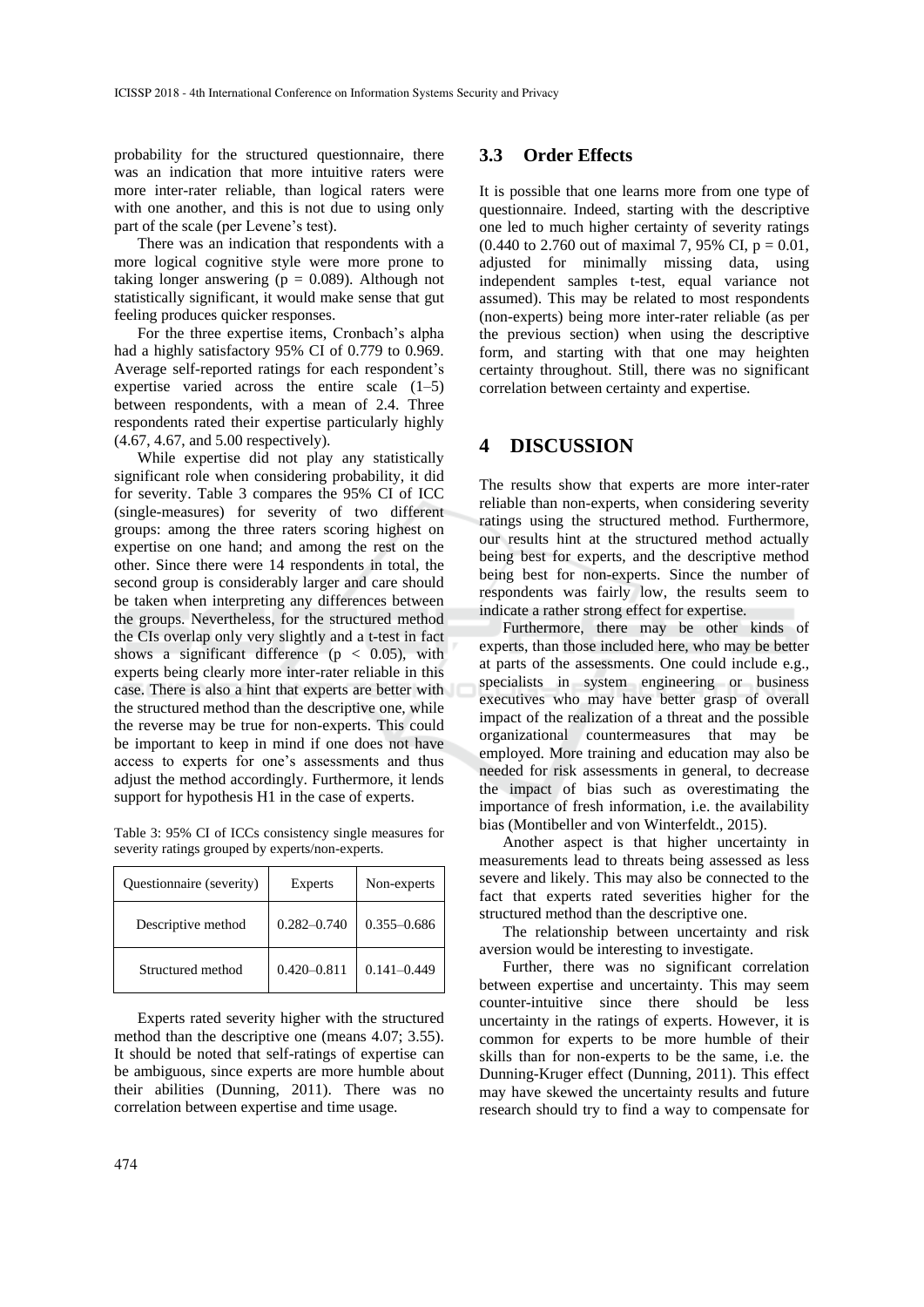it. Moreover, it speaks against the simple idea of letting respondents assess threats in an interval (as an indication of the level of uncertainty for each assessment, or at least of the overall assessments).

There may well be other aspects that differ between respondents, such as their views, the tendency to worry, long-term orientation, or introversion. These aspects would be useful to study.

There was a surprising indication that respondents more keen to use logic are less interrater reliable than those relying on intuition. Thus, it may be that raters need structured presentations of threats, but will then proceed to always make an immediate decision based on that presentation, or waste time trying an explicit logical approach, as supported by (Ashton et al., 2016). Indeed, structuring in one's head only, can lead to worse results than applying intuition (Kleinmuntz, 1990).

It may be that the structured method was not structured enough. For instance, it may be too coarse to ask for overall severity, rather than separately for its parts, such as threat agent capacity and asset vulnerability. This would make raters explicitly rate each part separately. Admittedly, more specific threats likely make probabilities harder to assess. For this reason, severity may need more structure while probability less. Still, dependencies between threats and recurring threats may complicate matters.

Another issue is whether scales should be equidistant, or if e.g., the probability scales should be more detailed at lower levels (as here). On the one hand, lower probability threats are rifer; on the other hand, they have less impact on overall risk.

Furthermore, the utility of inter-rater reliability for probability and severity can only be established depending on how useful the measurements are for decisions about the cost-efficiency of possible protective measures and the ultimate requirements elicitation and system. The more useful the assessments – the lower the inter-rater reliability is likely to be, and the greater the need for specialists.

# **5 CONCLUSIONS**

In conclusion, the hypotheses tested in this study were not supported (at  $p < 0.05$ ). Thus, no support was found for structured methods resulting in increased inter-rater reliability or certainty compared to descriptive ones. Also, structured descriptions did not result in any benefits considering the cognitive load experienced by the participants.

Still, further analyses indicate that experts are more inter-rater reliable with the structured method

rather than the descriptive one. Further, structure makes experts' significantly more inter-rater reliable than non-experts, and comparably so to that of experts in the intrusion detection domain (Holm et al., 2014). The effect seems to be strong as it was seen in a fairly small sample.

It seems promising to not only structure the threats more, but also to force raters to rate each part of the threat separately, achieving an even more structured process. Connected to this, one could let some kinds of experts, e.g. information security specialists, take care of some kinds of partial threat ratings (i.e. those closely related to the system), and leave the rest to other experts, e.g., business executives (who know more about consequences for the organization as a whole). Furthermore, different structures could be used for different experts, or a more detailed structure for severity and less detail for probability (which is low enough to begin with, without needing a more fine-grained structure).

Non-experts seem to perform better with the descriptive method and this should be considered when experts are few, i.e. be wary of trying to imitate the experts.

As less certain raters were more prone to rate severity lower, the link between certainty and risk aversion seems to hold an important piece of the puzzle. This begs further research.

Even though expertise, cognitive style, and uncertainty influence assessments, they do not seem to be enough to explain all of the lacking inter-rater reliability, at least not as operationalized here. For example, some raters may not want to face the reality of a threat, if the appropriate security response would have an impact on their (bad) habits.

More importantly, subjective bias likely played a role – as always. For instance, the Dunning-Kruger effect may have skewed the certainty ratings. Unfortunately it is not known how to mitigate bias. Nevertheless, many suggestions have been made, such as increasing training and education; rewarding creativity; and – conversely to the approach of lowering inter-rater reliability – using more than one rater (Montibeller and von Winterfeldt, 2015).

There is good reason to be cautious when interpreting, and relying on, ratings of severity and probability. Structured methods show promise in improving this, perhaps with even more structure. Still, many things are not yet settled. Indeed, it is not even clear that the typical scales and the overall method are conducive to the main outcome of risk analysis – choosing countermeasures.